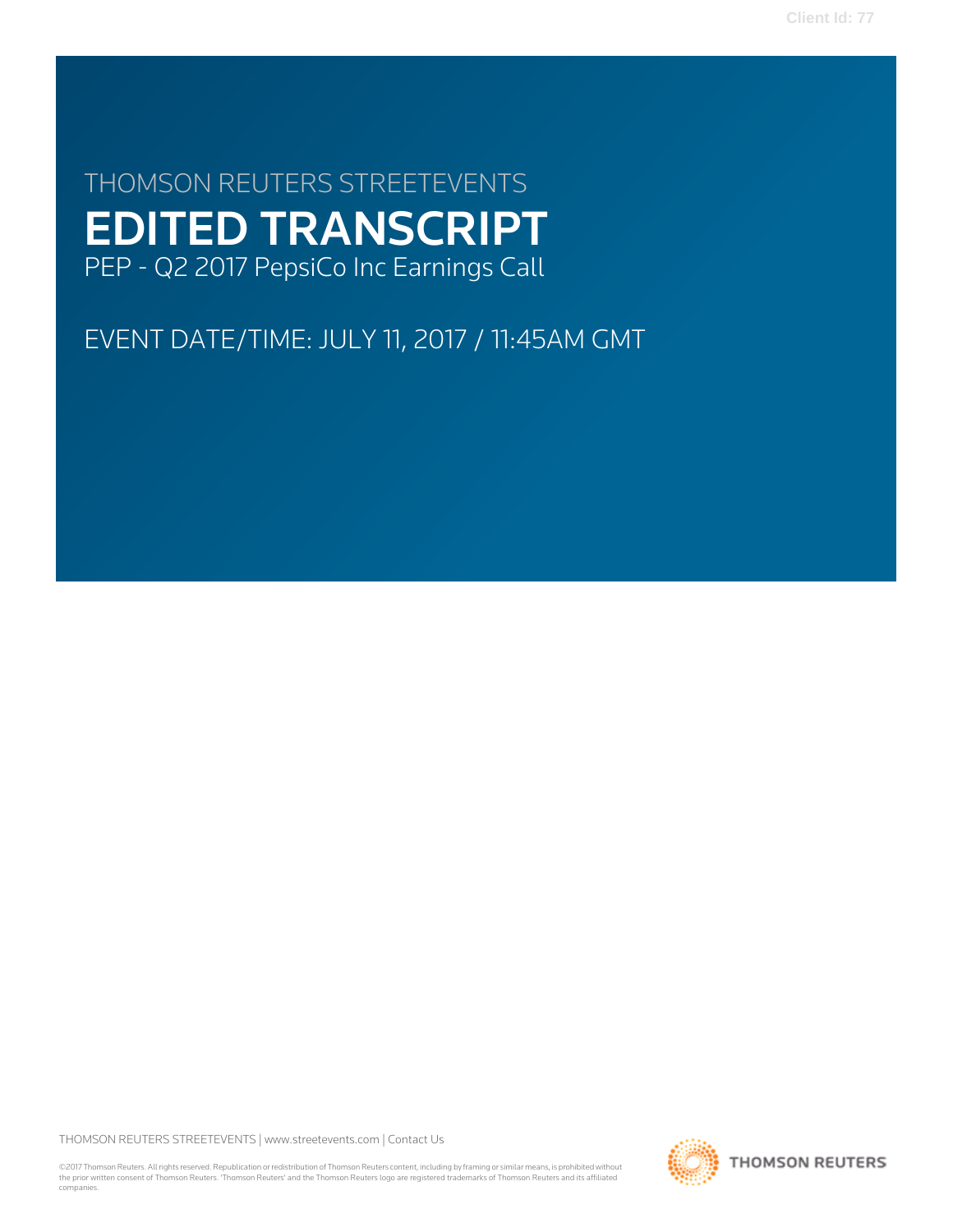## **CORPORATE PARTICIPANTS**

**[Hugh F. Johnston](#page-5-0)** Pepsico, Inc. - Vice Chairman, CFO and EVP **[Indra K. Nooyi](#page-2-0)** Pepsico, Inc. - Chairman and CEO **[Jamie Caulfield](#page-1-0)** Pepsico, Inc. - SVP of IR

# **CONFERENCE CALL PARTICIPANTS**

**[Ali Dibadj](#page-7-0)** Sanford C. Bernstein & Co., LLC., Research Division - SVP and Senior Analyst **[Bryan Douglass Spillane](#page-9-0)** BofA Merrill Lynch, Research Division - MD of Equity Research **[Dara Warren Mohsenian](#page-6-0)** Morgan Stanley, Research Division - MD **[Lauren Rae Lieberman](#page-11-0)** Barclays PLC, Research Division - MD and Senior Research Analyst **[Mark D. Swartzberg](#page-9-1)** Stifel, Nicolaus & Company, Incorporated, Research Division - MD **[Pablo Ernesto Zuanic](#page-10-0)** Susquehanna Financial Group, LLLP, Research Division - Senior Analyst **[Stephen Robert R. Powers](#page-7-1)** UBS Investment Bank, Research Division - Executive Director and Equity Research Analyst

### **PRESENTATION**

### **Operator**

<span id="page-1-0"></span>Good morning, and welcome to PepsiCo's Second Quarter 2017 Earnings Conference Call. (Operator Instructions) Today's call is being recorded and will be archived at www.pepsico.com. It is now my pleasure to introduce Mr. Jamie Caulfield, Senior Vice President of Investor Relations. Mr. Caulfield, you may begin.

### **Jamie Caulfield** - Pepsico, Inc. - SVP of IR

Thank you, operator. With me today are Indra Nooyi, PepsiCo's Chairman and CEO; and Hugh Johnston, PepsiCo's CFO.

We'll lead off today's call with a review of our second quarter 2017 performance and full year outlook and then we'll move on to Q&A. We've kept our comments brief and intend to conclude the call by 8:30.

Before we begin, please take note of our cautionary statement. This conference call includes forward-looking statements including statements regarding 2017 guidance based on currently available information. Forward-looking statements inherently involve risks and uncertainties that could cause our actual results to differ materially from those predicted in such forward-looking statements.

Statements made on this conference call should be considered together with cautionary statements and other information contained in today's earnings release and in our most recent periodic reports filed with the SEC.

Unless otherwise indicated, all references to EPS and operating profit growth are on a core constant currency basis. All references to free cash flow exclude certain items. In addition, references to organic revenue results in this call exclude the impact of acquisitions and divestitures, structural changes and foreign exchange translation.

To find disclosures and reconciliations of non-GAAP measures that we use when discussing PepsiCo's financial results, you should refer to the glossary and other attachments to this morning's earnings release and to the Investors section of PepsiCo's website under the Events and Presentations tab.

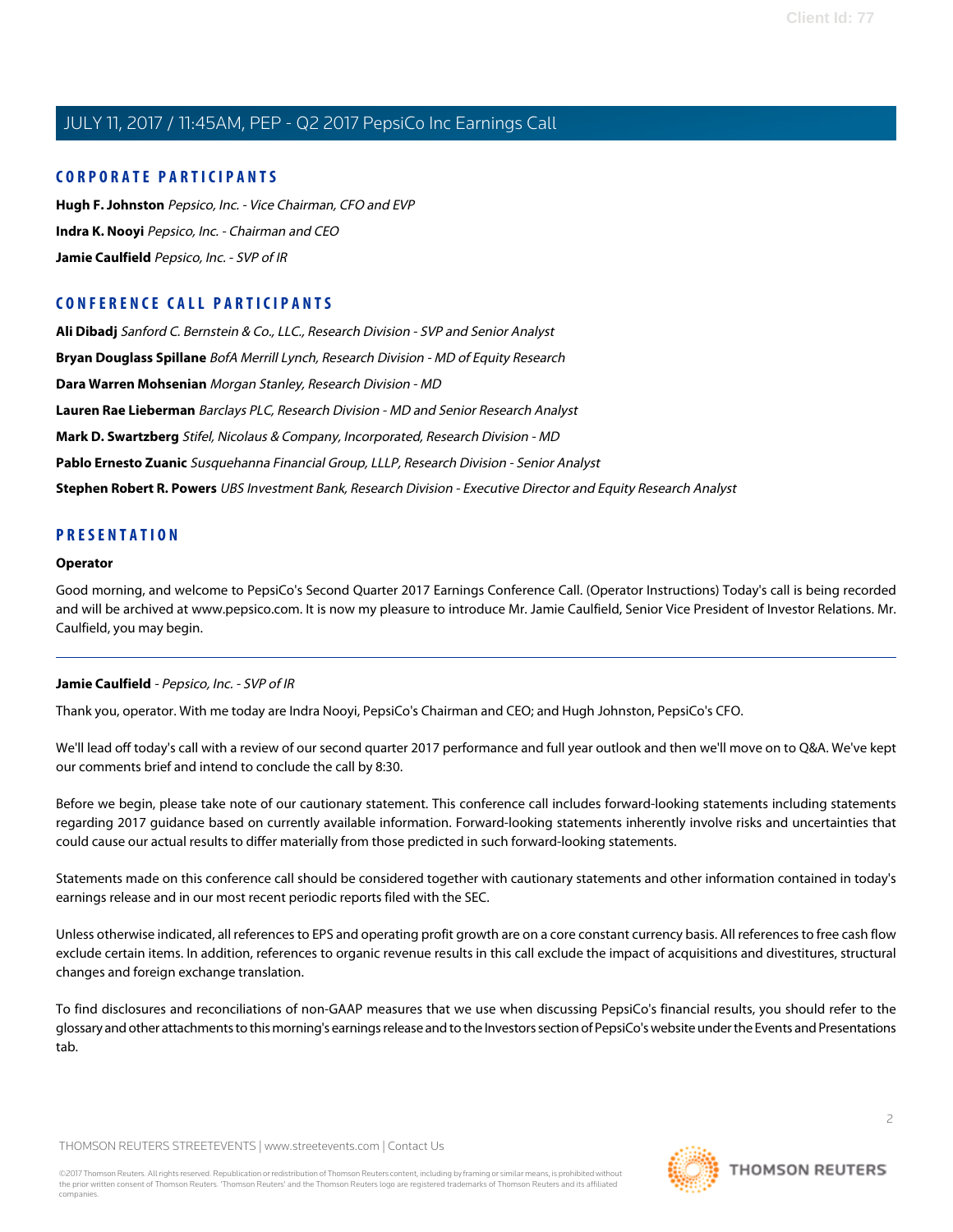Now it's my pleasure to introduce Indra Nooyi.

### <span id="page-2-0"></span>**Indra K. Nooyi** - Pepsico, Inc. - Chairman and CEO

Thank you, Jamie, and thank you all for joining us this morning.

I'm pleased report that our second quarter results were very much in line with our expectations and that we remain on track to meet our full year 2017 financial goals.

For the quarter. While our reported results continued to be impacted by macro volatility and weak currencies, organic revenue was up more than 3% globally, a sequential acceleration from our growth rate in the first quarter. We generated organic revenue growth across both developed and developing and emerging markets with developed markets up 2% and D&E markets growing 6%. The portfolio generated strong net price realization, and core constant currency operating profit grew 7%. Core constant currency EPS grew 13%.

Our results reflect the power and durability of our portfolio, its ability to deliver sustainable and well-balanced results despite ongoing pockets of macro and geopolitical challenges in a number of our key markets around the globe and an increasingly dynamic retail and consumer environment.

Let's briefly review the performance in the quarter across our sectors, starting with North America, where organic revenue grew 2% and core constant currency operating profit was up 4%. Importantly, year-to-date through the second quarter, we've also generated more U.S. retail sales growth than all other \$5 billion-plus manufacturers combined.

Frito-Lay North America had another very strong quarter. Volume and organic revenue accelerated sequentially from Q1 as we expected and results reflected a very good balance of volume growth, net price realization and margin expansion. We feel very good about the business with innovation, pricing and execution all on target. We are pleased to report that Frito-Lay alone was the #1 contributor to total use food and beverage retail growth by all \$5 billion-plus manufacturers to the end of Q2.

Similarly, North America Beverages grew organic revenue and core operating profit, but our growth rates were limited in part by adverse channel and subcategory mix in the quarter as we have seen a lower rate of year-to-date growth in the c-store channel compared to last year and water growth outpaced the balance of our business. We are encouraged by continued strength in our stills portfolio with good growth in Gatorade, our total water portfolio, which benefited from the strong introduction of LIFEWTR, Lipton and our distribution of ROCKSTAR. In fact, in just 5 months of sales since its launch in Q1, LIFEWTR has already reached \$70 million in retail sales across measured channels, was the top brand contributing to LRB retail sales growth in the second quarter and is on track to generate approximately \$200 million in retail sales on an annualized basis.

On the carbonated side. We're encouraged by the performance of Pepsi Zero Sugar, but have more work to do on the carbonated portfolio overall. We will also be allocating a bit more marketing behind the big sparkling brand in the second half. We have strong activation for the summer behind Pepsi Fire and our DEW-S-A program followed by strong execution behind the NFL as we get to the fall.

As we execute our second half plans, we will remain very focused on driving better net price realization and letting our marketing and innovation drive the top line.

Quaker Foods North America performance continues to be impacted by broader center-of-store pressures, but is performing well relative to other large breakfast manufacturers. Going forward, we have powerful programming in place aimed to improve the trajectory of the business. So for example, we have activation behind portable breakfast innovation, namely, Breakfast Flats that we launched in 2016 and Breakfast Squares that were launched in the first quarter. And we just launched a new and first-to-market Overnight Oats cup in the second quarter to capitalize on the recent and growing consumer trend of preparing chilled oats using a variety of healthy ingredients.

Turning to our sectors outside North America. In Latin America, we continued to see very challenging macroeconomic conditions, geopolitical instability and high levels of inflation in key markets including Brazil and Argentina, which are dampening consumer spending. Within this context, our businesses are performing well. Our largest market in the region, Mexico, encouragingly has been relatively stable and resilient and is performing

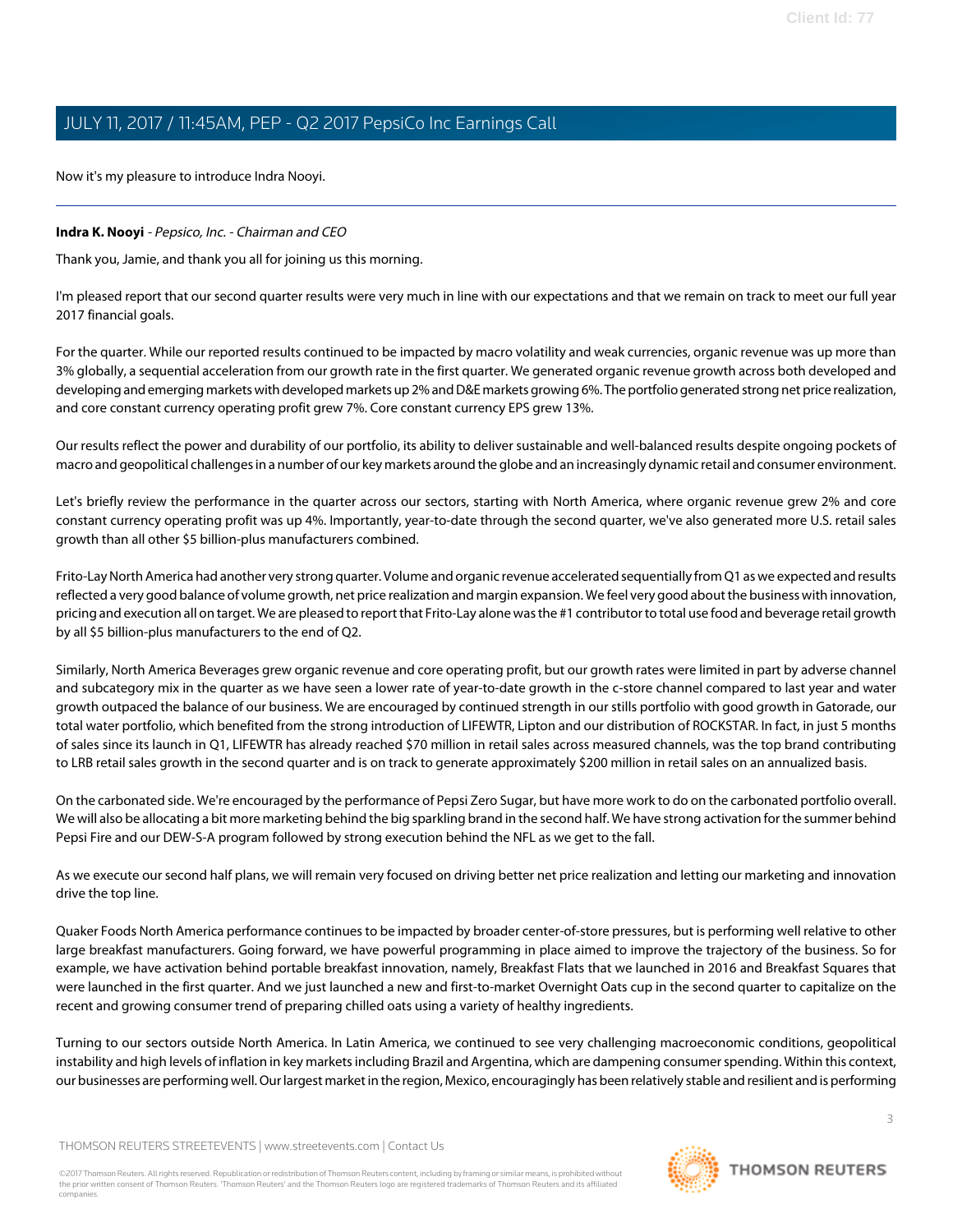well and posted double-digit organic revenue growth in the second quarter. While our core profit performance in the first half of the year was impacted by difficult economic conditions, we expect to see an improvement in core profit growth in the second half as we lap incremental investments from last year and we realize productivity from supply chain initiatives.

Similarly, we are experiencing macro challenges in a number of a markets throughout our Asia, Middle East North Africa segment including the significant currency devaluation in Egypt and the economic impact in a number of markets across the Middle East stemming from persistently low oil prices. Related to these, we are experiencing significant cost inflation in Egypt arising from adverse transaction ForEx and we are dealing with the recently imposed carbonated soft drink tax in Saudi Arabia.

So we're adjusting our business to address these challenges: we are pricing to cover the increased cost of doing business, we are going more aggressively after productivity to reduce our overall costs and we continue to transform our beverage portfolio to offer more noncarbonated options and reducing sugar levels across the portfolio.

On the other hand, we are encouraged by a number of bright spots in the region including China where we saw double-digit beverage organic revenue growth and mid-single-digit snack organic revenue growth in markets like Pakistan and Egypt where organic revenue was up double digit.

And finally, turning to Europe and Sub-Sahara Africa. We had very good results across the region with organic revenue growth in each of our major markets and a sequential acceleration overall. Russia, our largest market in the region, had mid-single-digit organic revenue growth and very strong operating margin improvement. As you saw in the release, our results also benefited from our sale of a minority stake in Britvic. Even excluding this gain, core operating profit was up 19%, so we are very encouraged by the performance in the and are optimistic about the outlook for the balance of the year. We continue to manage both in our control and our portfolio of products and geographies is working.

And so with half-year behind us and our performance overall in line with our plans and expectations, we remain very much on track to deliver our full year financial targets of at least 3% organic revenue growth and 8% core constant currency EPS growth.

And we continue to deliver these strong reliable results even as our industry is undergoing some interesting shifts from multiple angles. Consumer habits and behaviors continue to evolve. Some trends like consumers' increasing demand for convenience and variety have been present for decades, but are becoming more pronounced. Consumer shopping habits are rapidly adapting to evolving new retail formats, and their lifestyles are increasingly influenced by pervasive social and digital media and mobile technology. And this, in turn, requires new marketing models that harness the power of digital media and big data in a way that enables us to communicate with consumers on a much more personal and individualized level. Consumers are also seeking more value and benefits from what they purchase and consume. They're also seeking more premium experiences at the same time seeking value.

And across the spectrum, consumers continue to be interested in health and wellness, but with differing definitions, often not science-based of what this means.

Perhaps more pronounced are the changes we are witnessing in retail were the lines are blurring between channels. Brick-and-mortar retailers are building deep e-commerce capability, pure-play e-commerce is moving into brick-and-mortar and virtually every channel is melding aspects of grocery, convenience, foodservice, meal kits, prepared meals and home delivery.

So with all this change occurring and at an accelerated pace, we can look upon this period in our industry with hesitation and pessimism or with a sense of excitement and optimism. We choose to take the optimistic approach because this period offers a once-in-a-lifetime opportunity to strengthen our business and capture new avenues of growth. We believe we are well positioned to win in this environment. In fact, we anticipated and prepared for many of the trends we are witnessing today.

To begin, we participate in growing categories with products that are well suited to consumers' continued desire for convenience, on-the-go portability and snacking in place of structured meals. Many of our brands occupy the #1 and #2 spot in their respective categories, giving them the scale to cut through an increasingly cluttered and fragmented media landscape, especially in the digital realm.

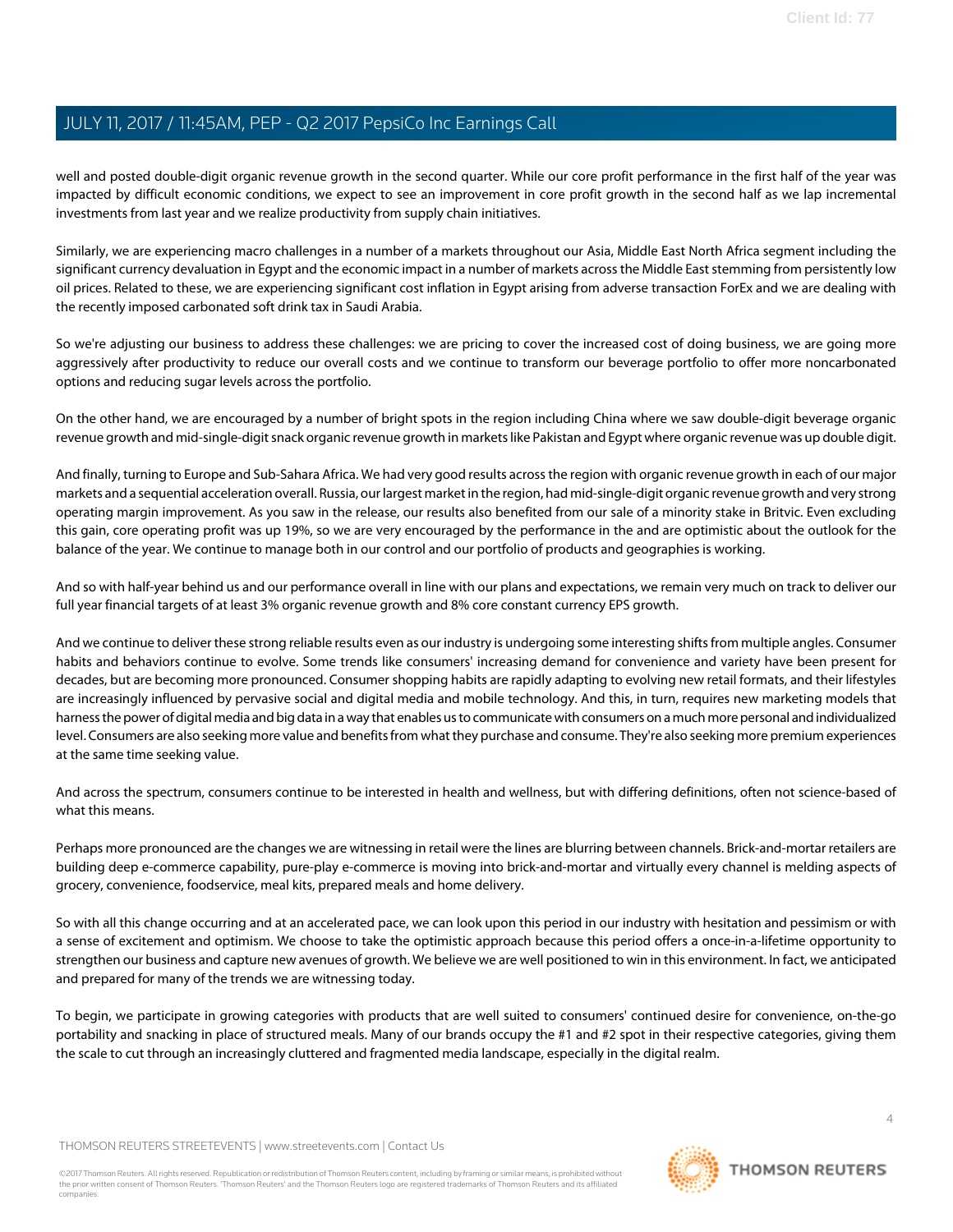Our product portfolio had the stretch to continue to evolve with consumer needs. We have the ability to innovate to provide new benefits and value to the consumer in ways that are not only consistent with the brand's equity, but in many ways strengthen it.

A few examples come to mind. Lipton Tea. Over the years, we have not only added more variety, but we have strengthened the brand by introducing increasingly premium offerings, first with Pure Leaf and more recently with the Tea House Collection, resulting in the leading share position we enjoy today.

Or Mountain Dew, where over time we've expanded the trademark from traditional green bottle dew and Diet DEW to exciting line extensions like Code Red, White Out and Voltage and our very successful Kickstart lineup.

Or Doritos, where our loyal consumers have embraced flavor extensions of the core product and innovations we have taken to foodservice and quick-serve restaurants.

Or Quaker, where we have provided increasing portability and convenience to a hearty, healthy breakfast through the introduction of Breakfast Squares and Breakfast Flats.

Beyond our product advent advantages, we also have a well-balanced geographic footprint that enables us to weather pockets of macroeconomic volatility. Importantly, we have extremely strong relationships with our retail partners and meaningful presence and scale across all our relevant channels. In each of our 5 largest markets comprising approximately 75% of our total net revenue, we're the largest #2 food and beverage manufacturer based on retail sales.

Regardless of channel, our products and brands possess a number of important characteristics that make them highly appealing to our customers. They're often purchased on impulse, which makes them highly incremental and therefore build basket and box size. On promotion, they drive traffic. They are highly complementary to other food and beverage purchases and they have high velocities, which makes them very productive in whatever shelf they occupy and therefore they are big cash flow generators. These attributes translate to the very foundation of the value we bring to our customers regardless of channel. We deliver sales growth and cash flow for our customers.

And our partnership with customers goes well beyond supplying great products. Our deep capabilities, enabled by our scale and years of extensive investment, allow us to work with a strategic partner delivering value in the areas of supply chain management, consumer and shopper insight, social and digital consumer engagement, research and development, design, data analytics and e-commerce.

In fact, our execution with retailers, leveraging the full breadth of our capabilities, led us to be named the #1 best-in-class manufacturer in the most recent annual Kantar Retail PowerRanking survey in the United States. And this was further reinforced a few weeks ago when I attended the Consumer Goods Forum in Berlin. In meeting after meeting with our retail partners from around the globe, they expressed how much they value the growth we generate for them.

And finally, one of the most compelling reasons for our optimism is our culture. Over decades, we have built and developed a culture that thrives on change. We have the heart of a challenger, a can-do spirit with a must-do resolve. We view the evolution of our business, whether it's products, supply chains, processes, organizations or business models as our natural state. Our business today is very different than it was 5 years ago, and we expect it to be very different 5 years from now.

Consider our beverage portfolio transformation that began decades ago when we declared that we will become a total beverage company, and over the years, we have built an enviable portfolio of leading brands across virtually every sub-segment of the beverage category including Gatorade, Tropicana, Aquafina, Lipton and Starbucks through organic introductions, joint ventures and acquisitions. And this transformation continues as evidenced by recent introductions of products like LIFEWTR, Lemon Lemon and IZZE FUSIONS and our acquisition of KeVita.

Or how we have continued to evolve our supply chain over the years as the retail landscape has changed and new technologies have come to market. Our supply chain at Frito-Lay today is very different from the one we operated just a few years ago. For example, our deployment of GES

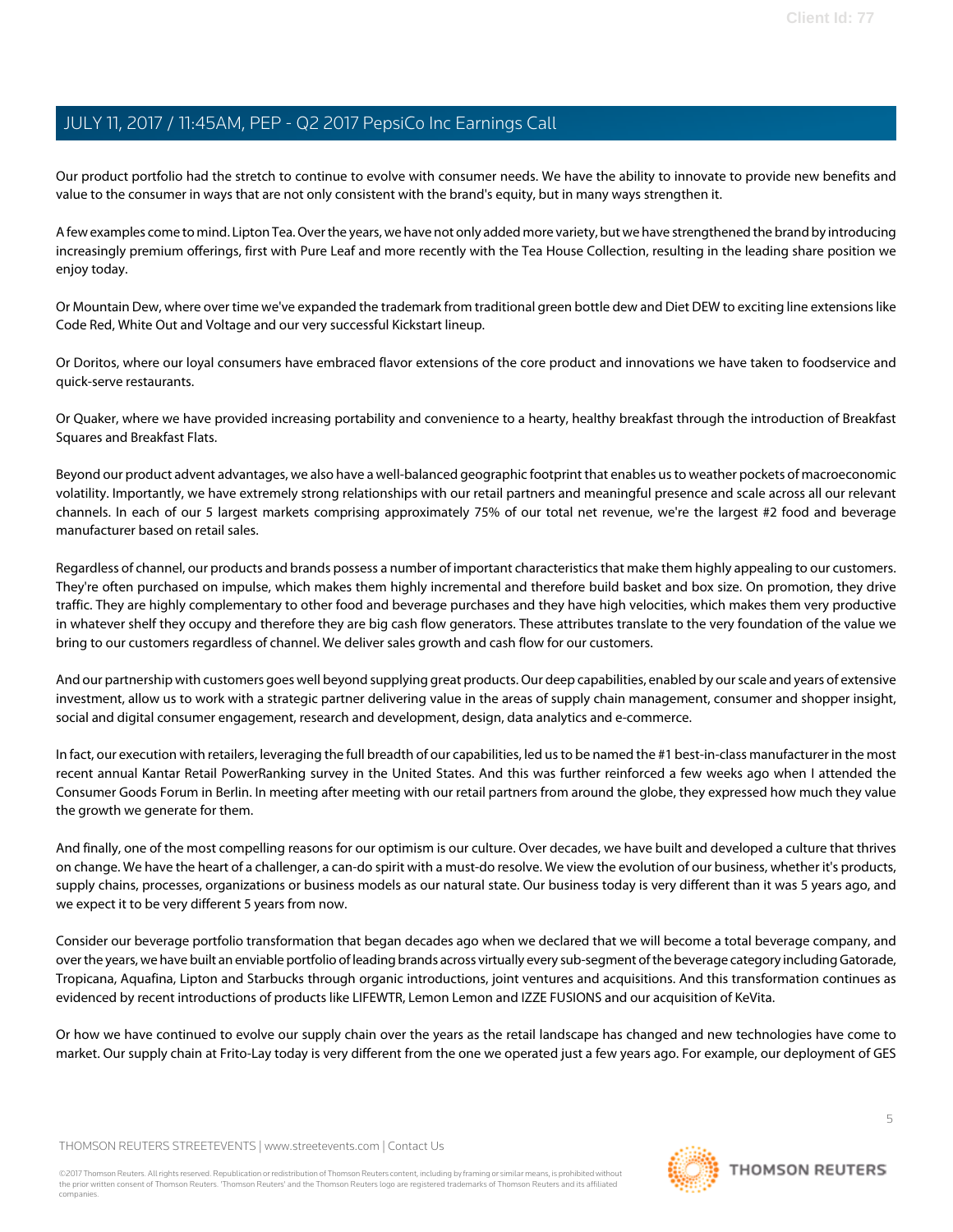has enabled us to handle more SKUs, fulfill demand with greater speed and accuracy, improve product quality and freshness and operate more efficiently.

Or our embrace of Performance with Purpose, the journey we embarked on more than 10 years ago that has transformed our business to adapt to the changing world around us. We have reduced added sugars, saturated fat and sodium in many of our products while continuing to expand our lineup of nutritious foods and beverages to meet growing consumer demand. Our product transformation efforts to date have resulted in a portfolio where we now derive approximately 45% of our net revenue from products that we refer to as guilt-free. These products include diet and other beverages that contain 70 calories or less from added sugar per 12-ounce serving and snacks with low levels of sodium and saturated fat as well as what we call Everyday Nutrition product. And a full 28 points of the 45 points is made up of what we refer to as Everyday Nutrition, products with positive nutrients like grains, fruits and vegetables, protein, unsweetened tea and water.

We have steadily improved our operational water use and energy efficiency, reducing our packaging and waste and promoting responsible agricultural practices globally. We have built a workplace that attracts and retains the world's best and brightest. And we intend to continue to make strides in these areas. We have announced even more aggressive product, planet and people goals that we intend to achieve by 2025.

Net, we feel very good about where we stand.

We have a leading product portfolio, balanced development across channels and geographies, broad capabilities, a robust productivity agenda, a great corporate culture and excellent talent. These factors in combination have enabled us to continue to deliver an attractive balance of top line and bottom line growth. And they give us the confidence to lead into an ever-changing environment with a sense of excitement and cautious optimism.

<span id="page-5-0"></span>With that, let me turn the call over to Hugh. Hugh?

### **Hugh F. Johnston** - Pepsico, Inc. - Vice Chairman, CFO and EVP

Thank you, Indra, and good morning, everyone.

Let's move to our outlook for 2017. Looking ahead and as we set out in the release, we continue to expect organic revenue growth of at least 3%, fueled by successful product innovation and strong marketplace execution, but tempered by a cautious macro outlook. Based on current market consensus rates, foreign exchange is expected to negatively impact full year reported net revenue by approximately 2 percentage points, consistent with our previous guidance and negatively impact core EPS by approximately 2 percentage points, which is a 1 point improvement from our previous guidance. We intend to reinvest the Britvic share sale gain in the balance of the year, so I would encourage you not to flow through the impact of the gain in your full year models. Given the variety of macro issues we are facing around the globe, we think it is prudent to use this upside to strengthen the business.

As a result of the improvement in foreign exchange outlook on earnings, we now expect core earnings of \$5.13 per share. This reflects core constant currency EPS growth of 8%, offset by the 2-point ForEx impact.

In terms of other key considerations and assumptions embedded in our full year outlook. We continue to expect raw material inflation, driven by both an increase in our basket of commodities and additional pressure from transaction ForEx. We continue to expect core operating margin expansion fueled by our productivity programs, and we continue to expect our core effective tax rate to be approximately 24%.

Turning to cash flow, we expect to continue to generate strong cash flow and to exercise discipline over capital allocation with prudent reinvestment into the business and the majority of our free cash flow, excluding certain items, to be returned to shareholders through dividends and share repurchases.

So for 2017, we continue to expect approximately \$10 billion in cash flow from operations, net capital spending of approximately \$3 billion, approximately \$7 billion in free cash flow excluding certain items, cash dividends of approximately \$4.5 billion. Recall that we previously announced

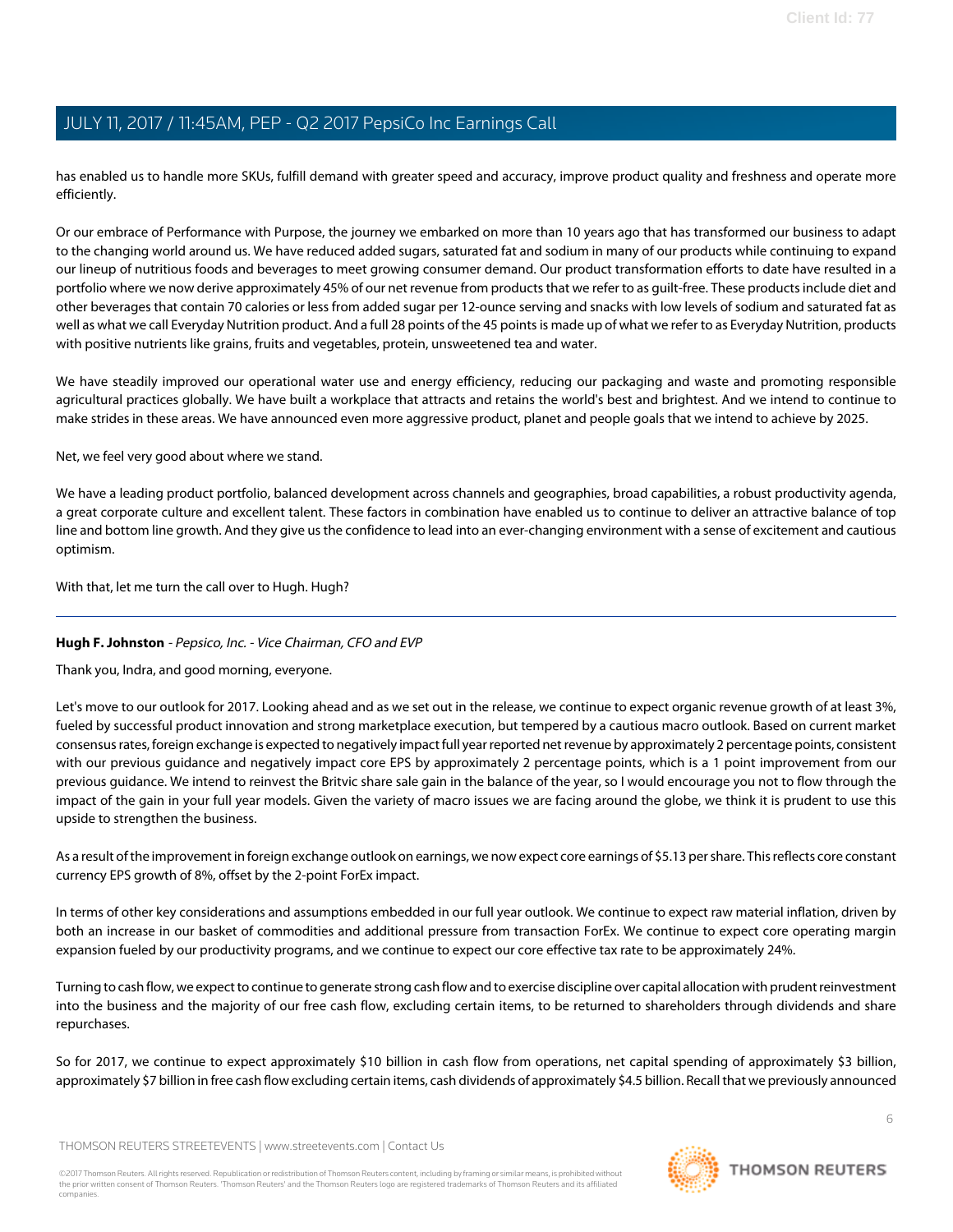a 7% increase in our quarterly dividend beginning with the June payment, this represents the 45th consecutive year in which we have increased our dividend. And share repurchases of approximately \$2 billion.

Finally, as you update your models, I'd like to highlight the following 3 items as they relate to the balance of the year. First, please keep in mind that we will be lapping our strongest rate of quarterly organic revenue growth in Q3 with a particularly tough lap in our North America Beverages sector. Second, while we are lapping some incremental investments related to the 53rd week from last year, we do intend to reinvest the Britvic share sale gain this year, hence we expect there may be some variability and volatility in the core operating margin. Third, we expect the negative impact of foreign exchange translation to be similar to what we saw this quarter. And consequently, we expect the balance of our -- balance of year core EPS growth to be weighted toward Q4.

With that, we're ready to take the first question.

### **QUESTIONS AND ANSWERS**

### **Operator**

<span id="page-6-0"></span>(Operator Instructions) Your first question comes from the line of the Dara Mohsenian of Morgan Stanley.

### **Dara Warren Mohsenian** - Morgan Stanley, Research Division - MD

So Indra, I was hoping you could give us some perspective on the U.S. CPG environment. Obviously, it's been weak year-to-date, but also specifically in Q2, we've seen category weakness across-the-board including your segments. So I was hoping for detail on what's driving the softness, in your mind, from a consumer standpoint across CPG? Are you seeing any signs of improvement in Q3? Does Hugh's comment on the tough top line comparison might indicate you're not so far? But any reason to think basically that consumer outlook may improve in the back half of the year? And then specifically on your business, the flat Frito-Lay North America volume result in Q2 are essentially flat. Do you think that'll improve in the back half of the year? And how concerned are you also on the U.S. carbonated soft drink side by the year-over-year market share losses and plans to improve that going forward?

### **Indra K. Nooyi** - Pepsico, Inc. - Chairman and CEO

That was 10 questions, very wonderfully rolled into one, but we're going to try to answer every one of those. Let me start by saying that I think you're beginning to see the limitations of syndicated data because as I mentioned in my script, the channels are beginning to blur between foodservice, retail, home delivery, restaurants, everything, the channels are beginning to blur. And when you have blurring channels, you now have a shopping occasion being replaced by a home delivery or replaced by a meal delivery of kits. So what we have to do is rethink what is the real growth of the marketplace, the food and beverage marketplace, in a much more holistic way. There's no question that the syndicated data showed a slowdown in the overall market, I'd say, in the first half. Rather than talk about quarter-to-quarter, let's just talk about the first half. Slightly south of 2% is what we saw in the first half. But I think if you include a much broader definition of the market, I think you're going to see what the traditional growth is, which is population plus some, more in the range of somewhere between 2% and 2.5%. I think that's what you'll see as an overall growth rate. I think we all as manufacturers have to start to rethink how we serve this multiplicity of channels and how we should retool our business models to serve every one of these fragmenting channels. That's the challenge all of us have and we've been looking at that very, very carefully. Now let's talk a little bit about the category weakness. I think we've -- on salty snacks in particular, let me speak to that. Our belief, and we watch volume, revenue and pricing very, very carefully on a weekly basis. I think where the market is today, when we can take pricing, we should take the pricing. And we've been trying to move the portfolio more to premium products. And the good news is that we're actually making progress in Frito-Lay to move the business more to premium products. And so I'd say this thing will right itself, we are gaining share overall in the marketplace. We're gaining value share, which is really what we are focused on. We are managing the mix very carefully, managing channel mix, product mix very carefully. We feel pretty good about the Frito-Lay performance. And where we are moving the portfolio, nudging it towards premium, balancing the value mainstream product portfolio very, very carefully. So we feel good about that. On the beverage side, we've got good

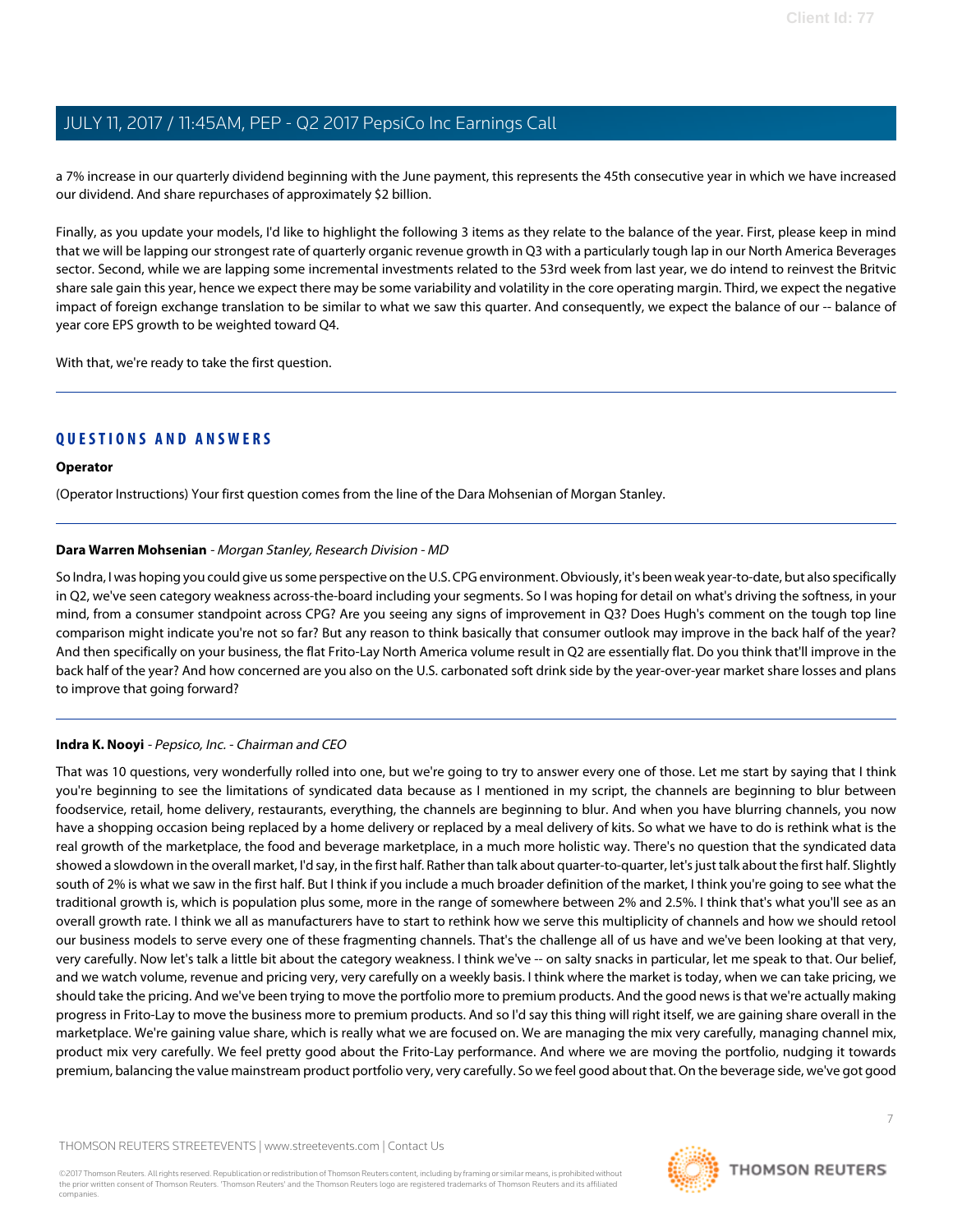price realizations, I feel good about that. Do I have some concerns about our carbonated soft drink business? Not concerns, but I think they have more opportunity. And I think that as we move towards the second half of the year and we sort of fine-tune our calendar, you'll start us -- you'll seeing more activity from us on carbonated soft drinks. On balance, we have good innovation. And I wouldn't say we're concerned, but we are watching it very, very carefully to make sure that everything that we can control, we do right by this business. Big businesses, very attractive businesses, we just want to make sure we get our fair share of those businesses. But the key thing is we're going to focus on price realization and let marketing drive the top line.

### **Operator**

<span id="page-7-1"></span>Your next question comes from the line of Steve Powers of UBS.

### **Stephen Robert R. Powers** - UBS Investment Bank, Research Division - Executive Director and Equity Research Analyst

Actually, I was hoping we could just -- maybe just clean up a little bit on both those 2 topics, Frito-Lay and North American Beverages. On Frito-Lay, the 3.5 points of net pricing this quarter, is there a way to just frame how much of that was rate versus the channel or packaged mix premiumization that you called out, Indra, versus maybe some lingering sober effects? I'm just trying to figure out what's driving the price because to the extent -- I think the concern is that the price gap gets too wide and that becomes problematic on volume. Just like to hear your explanation there. And then on North American Beverages, I was hoping you could also give more color, maybe a quantification on the favorable legal settlement, Hugh, and the promotional spending accruals that helped segment profit there this quarter. I think that's the second quarter in a row where we've had favorable promotional spending accruals and I just love just to better understand the magnitude and the dynamics there?

### **Hugh F. Johnston** - Pepsico, Inc. - Vice Chairman, CFO and EVP

Yes, happy to answer both of those, Steve. In terms of price versus mix in Frito, round numbers it was about 2% price and about 1.5% of mix. Mix, as Indra mentioned, is driven by premium products such as LAY'S Poppables. So when you're selling a potato puff, you're obviously filling the bag with less weight than you would, say, with a bag of Frito. We think that's a good win for the consumer and it's obviously a good win for us as well.

### **Indra K. Nooyi** - Pepsico, Inc. - Chairman and CEO

And it's a great-tasting product.

### **Hugh F. Johnston** - Pepsico, Inc. - Vice Chairman, CFO and EVP

Fantastic-tasting product. In terms of the legal settlement and the other items that you mentioned, it was in the teens in millions. So it was a not small number, but not a gigantic number by any stretch of imagination.

### <span id="page-7-0"></span>**Operator**

Your next question comes from the line of Ali Dibadj of Bernstein.

### **Ali Dibadj** - Sanford C. Bernstein & Co., LLC., Research Division - SVP and Senior Analyst

Wanted to touch on 2 topics, if I could, please. One, Indra, your first answer this morning around changes of channels and shift that you mentioned in your prepared remarks as well, have you guys really figured out how to sell impulse online well? How do you get that cold icy package or quick \$0.89 or \$0.99 bag of Lay's to really resonate online without the immediacy of that channel? It seems to be becoming a bigger and bigger deal given just lower foot traffic in brick-and-mortar, so love to hear your philosophy on that. The second topic I want to dig a little bit deeper on, a few

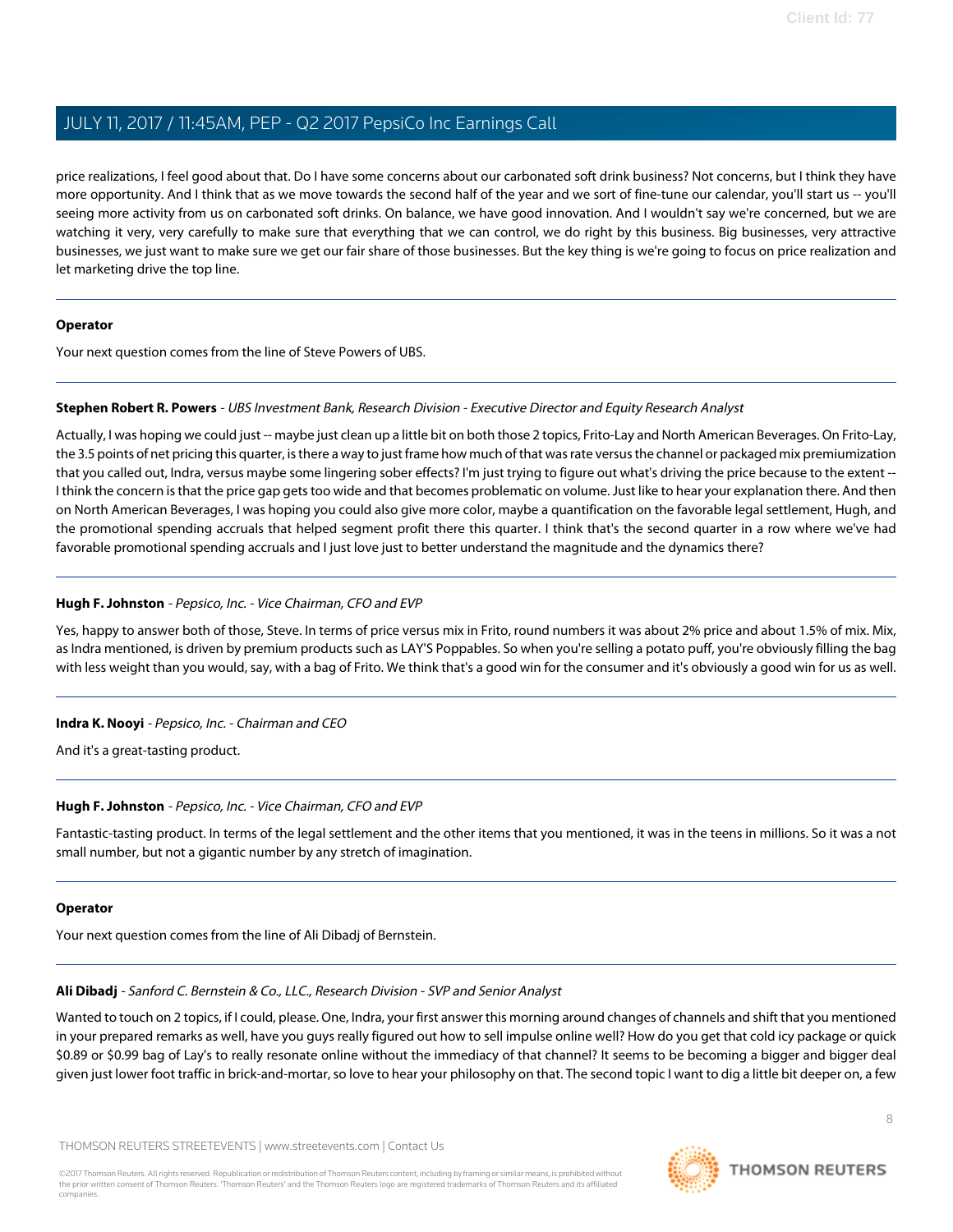folks have mentioned early, Steve mentioned a second ago was on operating margins more broadly. So was hoping if you could quantify operating margins, the impact productivity, the impact of commodities, the impact of promotional spending, accrual settlements as well as the marketing spend. Because if I look at 2 of those in particular, on productivity, we've heard from many, many years now, doing all those cost savings on an annual basis, but we don't actually see your SG&A as a percentage of sales particularly low versus peers even with some adjustments, given the bottle or structure, et cetera. And we're now starting to see operating -- core operating margins have difficulty expanding, in fact they're down 10 basis points this quarter. So is it that the low-hanging fruit is most difficult -- is harder to get now? I mean the lowest-hanging fruit, I guess, is gone and it's hard to show. So love some more detail after quantification on productivity. And on marketing spend, you didn't increase marketing spend in FLNA, QFNA, NAB, AMENA this quarter and it looks like in your data as well, and that's where you're seeing volume struggles. And on the one hand, you could say -- one could say, well, that's causality so no ad spend growth leads to challenged volume growth? Or actually is it judicious decision-making because those markets aren't going to grow anyway? So I know there's a lot packed in there, but it's really around on the second part of the topic of operating margins, please?

### **Indra K. Nooyi** - Pepsico, Inc. - Chairman and CEO

Okay. So I'm going to let Hugh get all the answers ready for the 10 questions you asked on operating margin, Ali. Let me talk about the changes in channels. We're all figuring it out as we go along. The good news is our e-commerce business is growing brilliantly. We're doing very, very well. We are not yet ready to talk about it in any significant way. Maybe in the next couple of calls, we will start focusing on that, but it's growing really, really nicely. But it's growing with our traditional products and our traditional packaging, if you want to call it that. There's clearly an opportunity for us to think about innovation for e-commerce, which is what we're all focused on. We want to make sure that our snacks are more shippable, not just in click and collect, but more also for deliveries so that the cube efficiency is there. And on beverages, I think there are 2 issues: one, is the cold delivery of the beverages if consumers so desire ice-cold beverages delivered to them, which I find it hard to believe, but you can never tell. And then how do we make sure that we address this whole delivery of water because beverages is largely water. So we are looking at meaningful innovation, both in snacks and beverages, in order to address the exploding growth of e-commerce. And with our big brands, I think they are well positioned. Now let me come to the impulse nature of our products. I think the whole e-commerce area is going to be impulse as you see it in a brick-and-mortar store, which then translates to e-commerce and it becomes part of a replenishment cycle. But then as people stopped going to brick-and-mortar and start shopping only on e-commerce, which well could be the Gen Z, new iGeneration, if you want to call it that. I think the new digital tools can easily afford you the ability to create the impulse experience online. We've seen so many virtual reality tools right now. You can actually simulate grocery stores or whatever version of a grocery store you want online. And you can easily navigate the aisles, and just with a click, shop for whatever you want. So I think in an interesting way, there's infinite possibilities to create impulse all through technology online. And I think as this market matures and evolves, you're going to see a lot of that happening, and we are focused on developing all of these tools ourselves with our e-commerce partners to make sure that we are responsive to them when they so choose to go that way. So with that, let me turn it to Hugh to give you the treatise on operating margin.

### **Hugh F. Johnston** - Pepsico, Inc. - Vice Chairman, CFO and EVP

Sure, happy to. Ali, a couple of comments on that. First is, as we pointed out at the beginning of the year, we expect to see operating margin improvement strengthen as we go from the front half to the back half, that's what you saw from Q1 going to Q2 and that's what you'll see as we head into the back half of the year as well. So I think things generally are tracking to our expectations. Regarding advertising and marketing spend, we've said many times that we would invest further in A&M to the degree that we saw a return on investing further in A&M. As we move from 5.2% of sales to 5.7%, that was a move to get more competitive as we moved over the past 4 years from 5.7% to about 6.7% of sales, those were all based on good ROI. So I think you'll see the A&M change as we introduce new products or as we see opportunities to earn a good return. We're not going to blindly put money into A&M. Do I think you'll see A&M going backwards? No, I don't expect that to be the case in a meaningful way. It could go forward to the degree that we see good investment opportunities. More broadly on productivity, truthfully, I think we have years of productivity still in front of us. The cost bucket that we evaluate productivity against, what we call OpEx, is about \$28 billion. It's got a natural inflation rate of 3% to 4% per year. So as we continue to drive 4%-ish types of productivity, you see that bucket basically staying relatively flat. I do expect that we will, as we've guided in the past, continue to see steady margin improvement while we reinvest in growth. So I think, overall, the margin-versus-growth equation is one that hasn't changed much relative to where we've been in recent years.

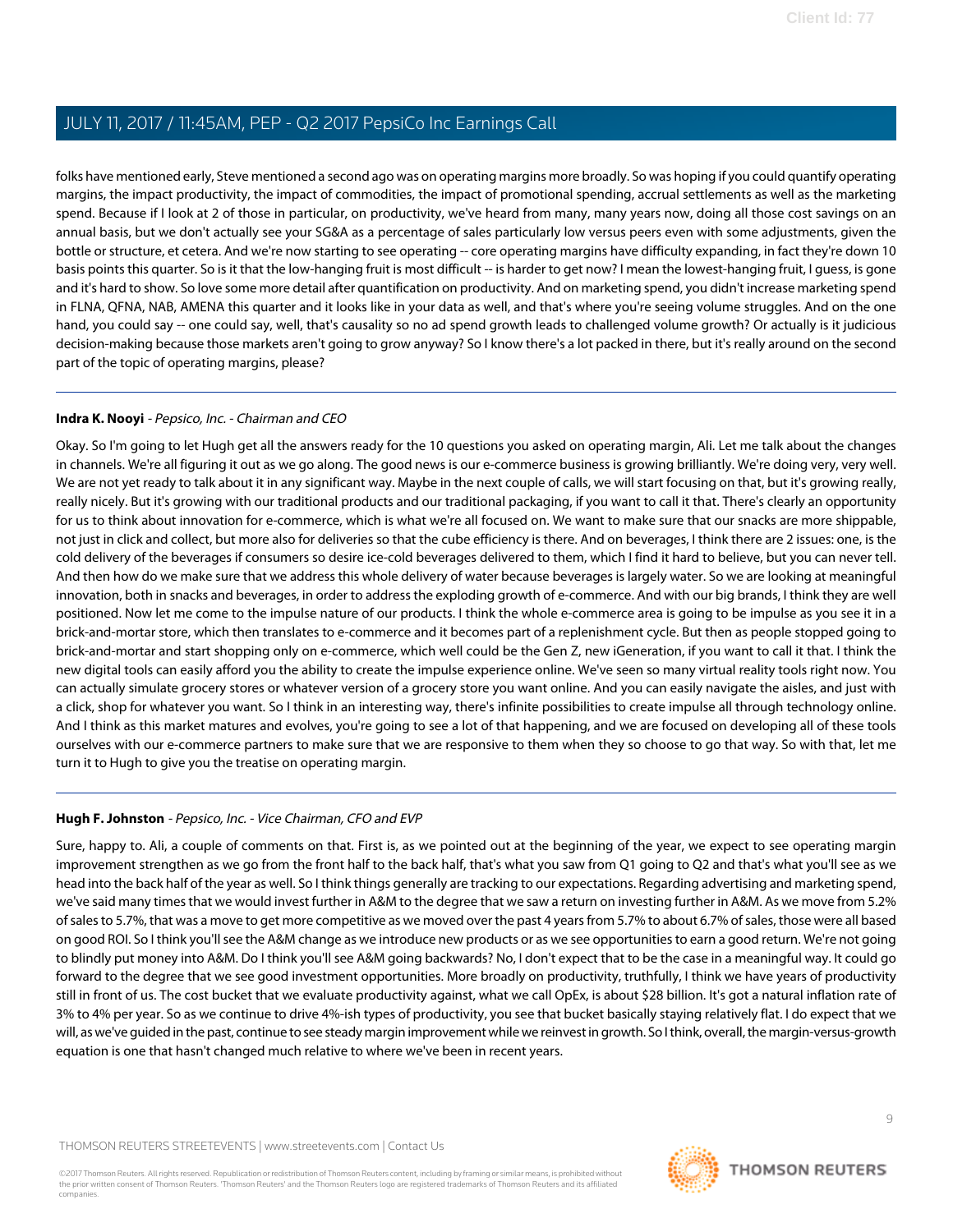### **Indra K. Nooyi** - Pepsico, Inc. - Chairman and CEO

And I think, Hugh, it's fair to say that with the changing marketplace, with those blurring of retail channels, the consumer preferences changing, the marketing models changing, we have to invest in these new capabilities in order to generate the top line growth we're generating. So we intend to continue to invest judiciously in these new areas so we can sustain our top line growth globally.

**Hugh F. Johnston** - Pepsico, Inc. - Vice Chairman, CFO and EVP

Absolutely.

### **Operator**

<span id="page-9-0"></span>Your next question comes from the line of Bryan Spillane of Bank of America.

### **Bryan Douglass Spillane** - BofA Merrill Lynch, Research Division - MD of Equity Research

One of the questions that, I guess, or themes that have come up this year specifically in North America has been, I think, with all the changes in the retail environment, some concerns about pricing and you've seen it especially in the food industry with the food stock and how they performed this year. I think generally the concern is that there's going to be more sort of deflationary pressure at retail as retailers try to drive some traffic or keep customers. So can you kind of talk to how you're thinking about that, not so much for this year, but over the next few years? Do you think that there's going to be maybe a need to just maybe change the way you've thought about pricing philosophically just given the changes in the channels?

### **Indra K. Nooyi** - Pepsico, Inc. - Chairman and CEO

We model out different channel shifts, what could be the pricing implications. We look at analogs from Europe and there were lots of retail disruptions. And then we look at what do we need to do to get innovation-driven pricing, mix-driven pricing and then what do we need to offset with productivity, how do we need to go deeper on productivity programs. So Bryan, what we do, do is model these out constantly. We look at multiple scenarios and then we figure out how to get the best blend of top and bottom line growth in a changing retail environment. The good news is that as a retail environment shifts, we just have to retool our model for the retail environment shift. The market's still growing, that's the good news, and these are huge categories. So our goal is to capture the growth with the changing environment with our innovation and our big brands. That's why we focus so much on innovation because we believe innovation can actually create consumer demand and get us a price premium. And then we keep investing in our brands, both at the big brand level and the emerging brands like KeVita and Naked so that we can grow our business on both ends of the spectrum.

### <span id="page-9-1"></span>**Operator**

Your next question comes from the line of Mark Swartzberg of Stifel.

### **Mark D. Swartzberg** - Stifel, Nicolaus & Company, Incorporated, Research Division - MD

February, we came to an interesting point in history. It was the 5-year anniversary of your rebasing earnings, and no doubt the environment remains and arguably has become more challenging. But this year, we're at just shy of 3% organic revenue. If you look at 2012 through '16, you were at 4s and 5s. So -- and we spent time in this Q&A talking about the need to invest. So my question is simply headwinds are always there, they're always changing, but when you think about your internal capacity to invest, and of course, that relates to the resolve to cut costs and where you put that money, do you think, A, that the need to reinvest is getting greater, that you have to actually pick up the pace of investment because of the

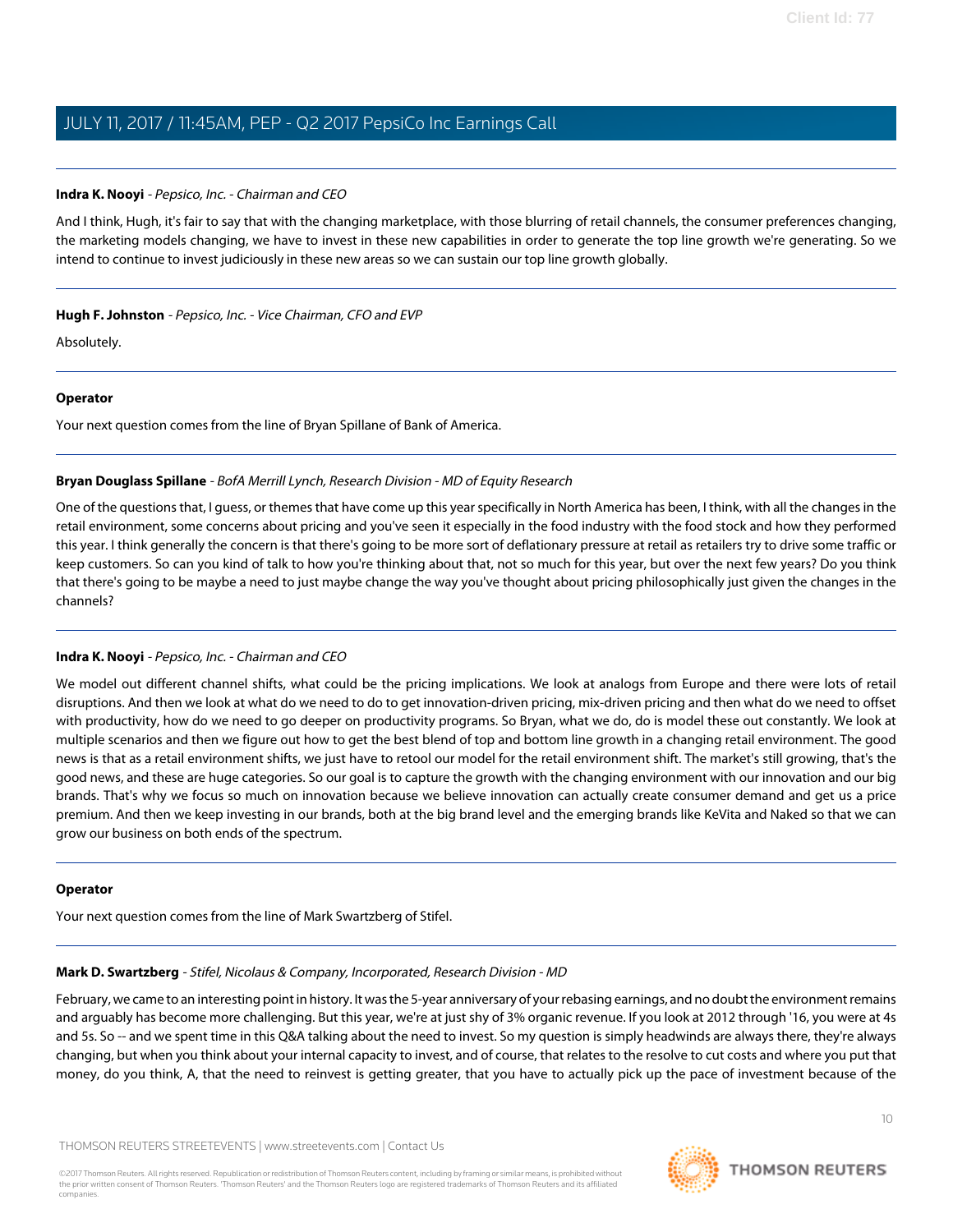headwinds getting harder? And then, B, if it is getting harder, does -- do you think you have the resources, the ability to even up the productivity targets to address that greater pressure?

### **Indra K. Nooyi** - Pepsico, Inc. - Chairman and CEO

I don't know about harder, I'd say different. I think it's different buckets, different areas. Some areas that we're comfortable with, some areas where we have to develop new muscle. But that's part of life in our food and beverage industry. I've been in this PepsiCo for 23 years and every 5 years or so there's a brand new skill we have to develop. And this place is amazingly resilient. We developed the muscle, we hire from the outside when we have to. We retrain and then we go on. So I wouldn't say it's getting harder, I just say that it's different buckets and we have to put in the work to make sure that we can deliver growth in this new environment. As I said to a response to an earlier question, we are looking at how much productivity we need to deliver to offset any price deflation if it happens because of retail disruption. So we are constantly looking at how we need to balance top line and bottom line growth. And clearly, productivity is a major factor in bottom line growth delivery. So we are looking at that. Hugh, did you want to add anything to that point?

### **Hugh F. Johnston** - Pepsico, Inc. - Vice Chairman, CFO and EVP

No, I think you captured it effectively. I do think we're doing different in new skills, but that's something to be expected. And as far as having the resources, I think we can continue to drive sufficient productivity to stay ahead of the wave.

### **Indra K. Nooyi** - Pepsico, Inc. - Chairman and CEO

Yes, and I think a lot of the new technologies actually allow us to deliver more productivity. We just need to -- I think the key thing people have to take away is that in order to deliver productivity downstream, you have to invest upstream. So you have to deliver -- invest today to get the benefits tomorrow. Benefits don't come out of thin air and so what we are doing is investing today to get more productivity downstream.

### <span id="page-10-0"></span>**Operator**

Your next question comes from the line of Pablo Zuanic of SIG.

### **Pablo Ernesto Zuanic** - Susquehanna Financial Group, LLLP, Research Division - Senior Analyst

Just a question and maybe it's going back in time, but 15 years ago, the industry went through significant consolidation with Quaker, Kraft, NABISCO, General Mills, Pillsbury, Kellogg, Keebler, and we are talking about the significant changes taking place in the retail channel. We have seen retail consolidation, consumer changes, e-commerce. Do you think the industry needs to, as you mentioned, develop new muscles and a way to do that, that we should see another consolidation wave in the industry? I mean, I guess, I'm asking do you view that from an industry point of view, but also from a Pepsi point of view, the size being bigger help to adapt to these new changes? Or what happened 15 years ago in hindsight was the wrong answer, the wave of consolidation. And just a quick follow-up. If Unilever were to change hands, I suppose that you could lose the Lipton agreement, right? You would be probably -- there would be a penalty that you will need to be compensated, but I assume that, that contract would be taken away, if you can expand on that?

### **Indra K. Nooyi** - Pepsico, Inc. - Chairman and CEO

So first of all, we don't lose the Lipton business even with change of hands so I would rest assured that we are protected there. On this whole industry outlook, Pablo, I think you guys on the sell-side are much more knowledgeable about industry and industry trends because you've been following it for such a long time. We actually read your reports to get insights into where you think the industry is going. So I'd rather depend on your opinion here and we'll keep our opinions to ourselves on this one.